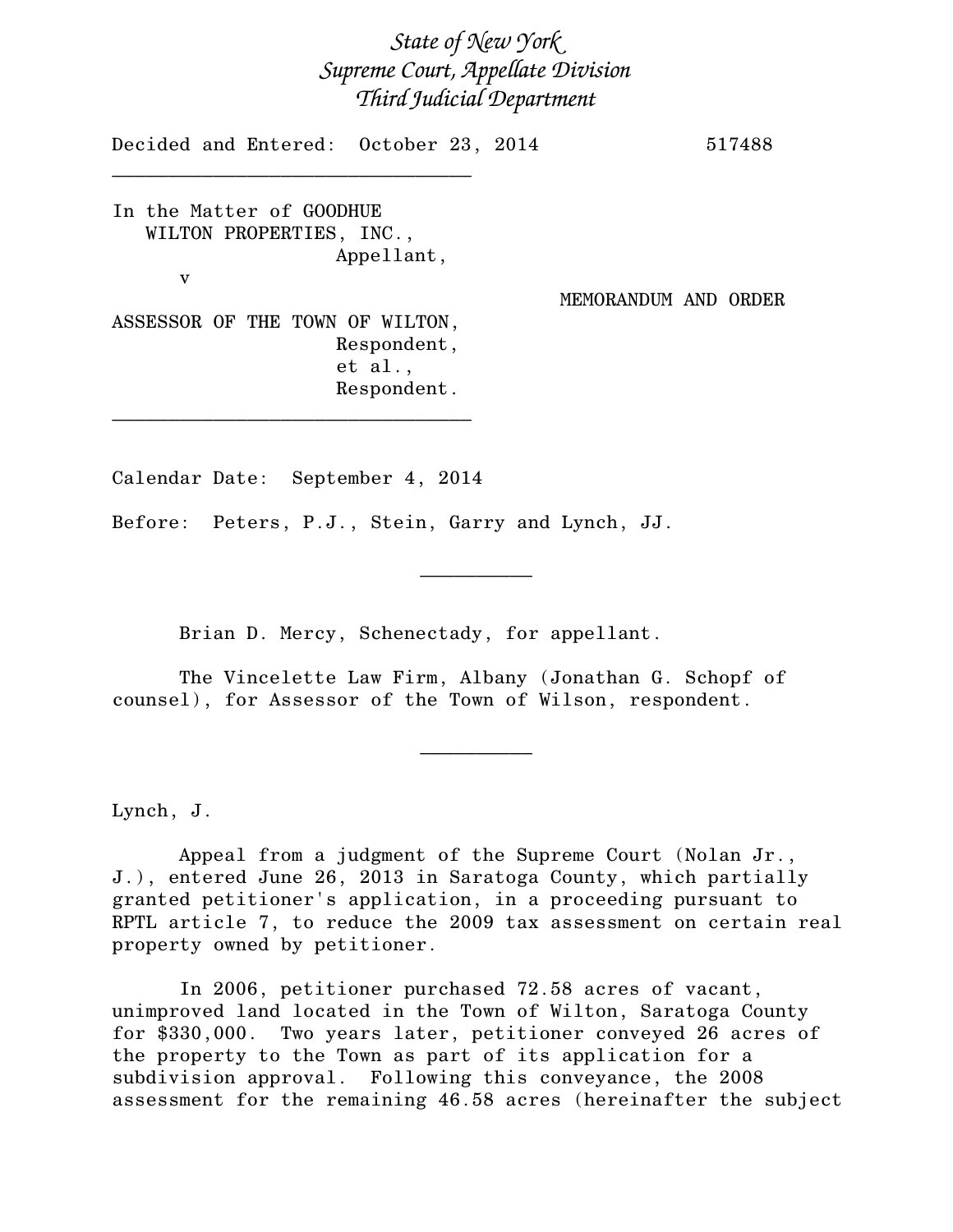property) was reduced to \$230,100. After the subdivision map was approved and filed, the subject property was divided into a roadway parcel and 29 separate residential parcels that ranged in size from .95 acre to 3.24 acres. In 2009, the subject property was assessed as having a total value of \$1,127,500. Petitioner thereafter commenced this RPTL article 7 proceeding to challenge this assessed value. After a nonjury trial, at which the parties each offered the testimony and detailed reports of their appraisers, Supreme Court determined to adjust the assessments with respect to 22 of the residential parcels and the roadway, resulting in a net assessment reduction of those parcels to \$755,753.99. Petitioner now appeals and we affirm.

Initially, we reject petitioner's argument that respondent Assessor of the Town of Wilton (hereinafter respondent) did not meet its burden because it did not explain its methodology. Generally, because a tax assessor's property valuation is presumed to be valid, respondent did not have the initial burden to establish "proof of the correctness of their valuation" (Matter of FMC Corp. [Peroxygen Chems. Div.] v Unmack, 92 NY2d 179, 187 [internal quotation marks and citation omitted]). Where an assessor revalues a particular property between town-wide revaluations and there is a claim that property was selectively reassessed, "he or she must be prepared to show how any change brings such assessment into line with those of other properties whose assessments go unchanged" (Matter of Harris Bay Yacht Club, Inc. v Town of Queensbury, 68 AD3d 1374, 1375 [2009] [internal quotation marks and citation omitted]). Here, although petitioner alleged in its petition that the property was selectively assessed, because it presented no arguments or evidence in support of this claim in the proceedings before Supreme Court, we find that it was not preserved for our review (see Matter of Gibson v Gleason, 20 AD3d 623, 624 [2005], lv denied 5 NY3d 713 [2005]). Moreover, the claim is not applicable where, as here, each parcel was separately assessed following the filing of subdivision maps (see RPTL 504 [4]; Matter of Bernard v Rosenthal, 172 AD2d 931 [1991], lv denied 78 NY2d 864 [1991] [unless impracticable, subdivision lots should be separately assessed]).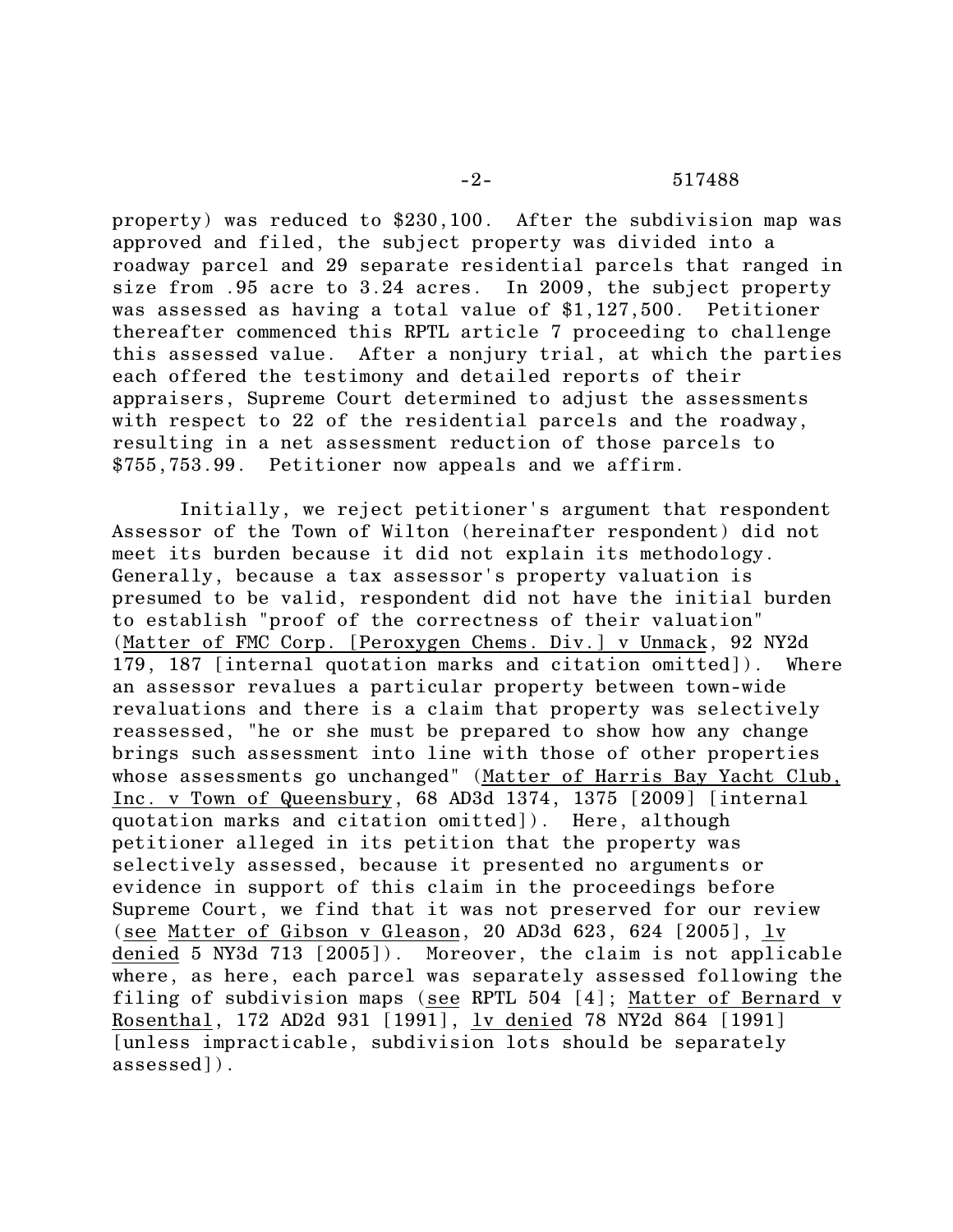After hearing the testimony and written report by petitioner's appraiser, Supreme Court determined, and respondent does not now dispute, that petitioner overcame the generally applicable presumption of validity, by demonstrating "[s]ubstantial evidence" of overvaluation, or, put differently, "the existence of a valid and credible dispute regarding valuation" (Matter of Adirondack Mtn. Reserve v Board of Assessors of the Town of N. Hudson, 106 AD3d 1232, 1234 [2013] [internal quotation marks and citation omitted]). Accordingly, the court was obligated to "weigh the entire record, including evidence of claimed deficiencies in the assessment, to determine whether petitioner has established by a preponderance of the evidence that its property has been overvalued" (Matter of FMC Corp. [Peroxygen Chems. Div.] v Unmack, 92 NY2d at 188). On this appeal, "the issue distills to whether Supreme Court's determination is supported by the weight of the evidence" (Matter of Brooks Drugs, Inc. v Board of Assessors of City of Schenectady, 51 AD3d 1094, 1095 [2008], lv denied 11 NY3d 710, [2008] [internal quotation marks and citations omitted]).

At trial, petitioner relied on the testimony of David Fontana, a real estate appraiser retained to value the subject property. Using the comparable sales method, Fontana determined that, for tax year 2009, the property should have been valued at \$6,200 per acre or \$290,000 for the entire property. In Fontana's view, the property should have been valued as one parcel, on a per-acre basis, not 29 separate parcels. Respondent relied on the testimony and report of its expert, Steven Clark, who also used the comparable sales method. Clark valued each parcel separately to conclude that, for tax year 2009, the aggregate value of the subject property was \$1,183,000. During his testimony, Clark explained that the "interior" parcels without any infrastructure were not as valuable as those with frontage on the town road. As to the interior lots, he valued each at \$37,000, even though the parcels varied in size.

Petitioner now contends that Supreme Court should have valued the property as a whole, on a per-acre basis, and that it should not have assigned a separate value to each parcel. We disagree. Generally, whether a property should be valued as a whole or as the sum of separate parcels is a factual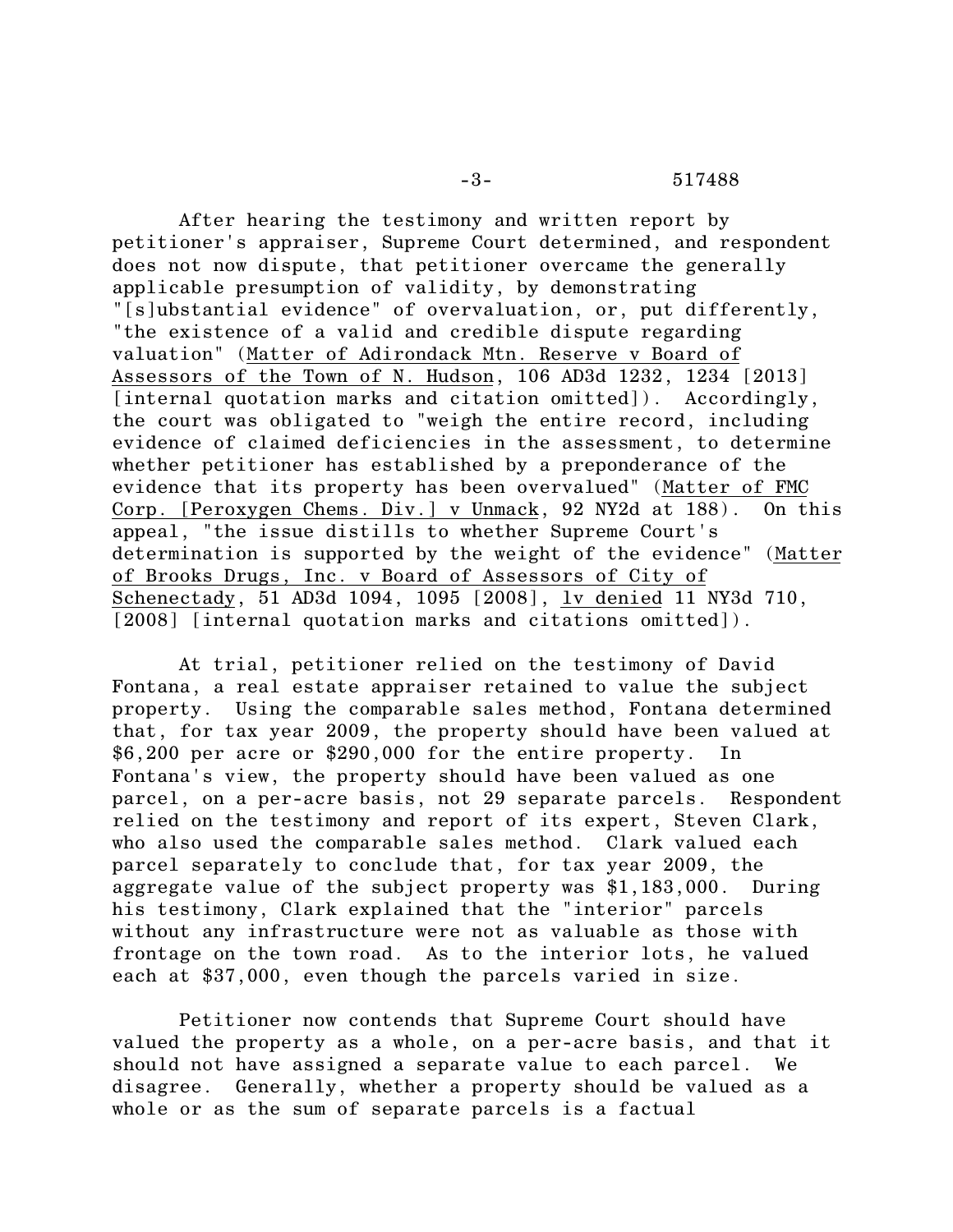determination (see Matter of Adirondack Mtn. Reserve v Board of Assessors of the Town of N. Hudson, 106 AD3d at 1234). Further, "[w]here . . . conflicting expert evidence is presented, [this Court] defer[s] to the trial court's resolution of credibility issues" (Matter of Lowe's Home Ctrs., Inc. v Board of Assessment Review and/or Dept. of Assessment Review of Tompkins County, 106 AD3d 1306, 1307 [2013]). In our view, Supreme Court properly rejected petitioner's opinion in this regard. As the Court noted, petitioner's expert failed to recognize that, although unimproved, the subject property had been legally subdivided into 29 separate parcels and that seven parcels were immediately marketable (see Matter of Ulster Bus. Complex v Town of Ulster, 293 AD2d 936, 940 [2002]). As Supreme Court's factual finding is explained and supported by the record, it is entitled to deference (see Matter of City of Troy v Town of Pittstown, 306 AD2d 718, 720 [2003], lv denied 1 NY3d 505 [2003]).

We further find that Supreme Court's determination of each parcel's value is supported by the record. As noted, both experts relied upon evidence of comparable sales, which is "generally the preferred measure of a property's value for assessment" (Matter of Lowe's Home Ctrs., Inc. v Board of Assessment Review and/or Dept. of Assessment Review of Tompkins County, 106 AD3d at 1307 [internal quotation marks and citation omitted]). Contrary to petitioner's argument, the record confirms that when he cited comparable sales, respondent's expert did consider the absence of any infrastructure with respect to the subject property's 22 interior parcels, and made adjustments where necessary.<sup>1</sup> Supreme Court properly exercised its authority to adjust the parties' valuations, and its adjustments are adequately explained and supported by the record (see Matter of Adirondack Mtn. Reserve v Board of Assessors of the Town of N. Hudson, 106 AD3d at 1240). We find no basis to disturb Supreme Court's judgment incorporating its decision and assigning value

<sup>&</sup>lt;sup>1</sup> Supreme Court primarily relied on a comparable sale cited by both experts. Respondent's expert specifically noted that the parcels in such comparable sale were sold on a per-lot basis prior to the completion of the infrastructure and roadway. Accordingly, no adjustments were necessary.